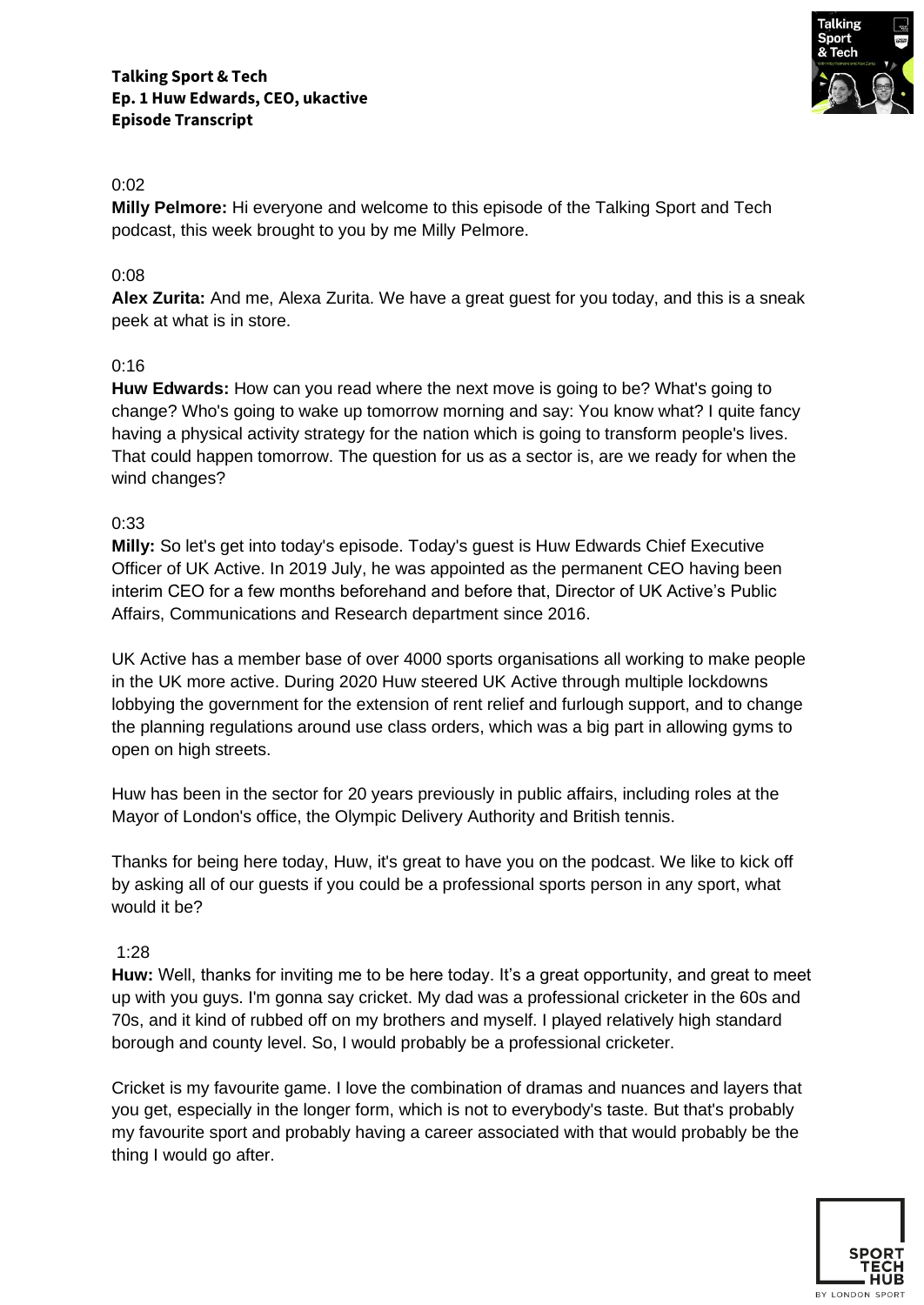

**Milly:** And do you think that love of cricket, growing up playing a lot of it, was what inspired you to have a career in sport?

# 2:08

**Huw:** I think to a level, I think growing up in a sporting family, in the sporting environment, obviously, it was part of the fabric of family life growing up. I think it's a marriage of sport and politics. I'm a political nerd, as Alex would appreciate, having known me for a long period of time. And so, the marriage of sport and politics, two of my favourite things, is probably the thing which has driven that most.

It is the fact that this is a hugely transformative sector and things that can really change the lives of millions of people on a day-to-day basis, which... why wouldn't you want to be part of that? And I really want for the sector and the work I do to be taken as seriously as it possibly can be. I think it's a hugely underrated sector and industry, and I think too much of it is seen in the superficial. And actually, it is something which can transform millions of lives, so why wouldn't you put that very high up your priority list of your government and make it a priority, which can really have an impact on the physical, mental and social wellbeing of so many. So, it's that combination of factors, I would say.

## 3:15

**Milly:** And do you think the government's attitude towards sport has changed in the last few years? I guess, particularly since London 2012?

## 3:23

**Huw:** Well, that's a very good question. I think, I worry that it's got narrower in terms of view. I still think that there is a belief that the shop window, and the shiniest thing in the shop window is all that matters. And in fact, there are so many things that take place in the rest of the shop, and in the engine room of the shop, and then the back of the shop, which is hugely important for how our sector really operates and how it can have an infrastructure that can transform people's lives. And so having elite sport and having that shop window is really important, but there are so many other layers to our sector, which need to be supported, protected, and given the opportunity to thrive. And there's a huge amount more work that needs to be done on that. And a cultural shift, and a mindset shift across our decision makers to really, really embrace that I would say.

## 4:10

**Milly:** And elite sport doesn't exist without grassroots. I mean, clearly not every grassroots cricket player is going to go on and be a professional cricketer, but elite sport needs everybody at that grassroots level, enjoying their thing, finding their thing.

## 4:23

**Huw:** Absolutely. And I kind of look at our sector in three crude-ish buckets. You know, there is the spectator, the elite sport, which is hugely important for national pride, self esteem, the shop window, UK PLC, soft power, you know, millions of people will have been glued on watching Man City, Liverpool on Sunday, and that's hugely important for people's enjoyment right - where they watch it, how they celebrate success at games like 2012 or this coming

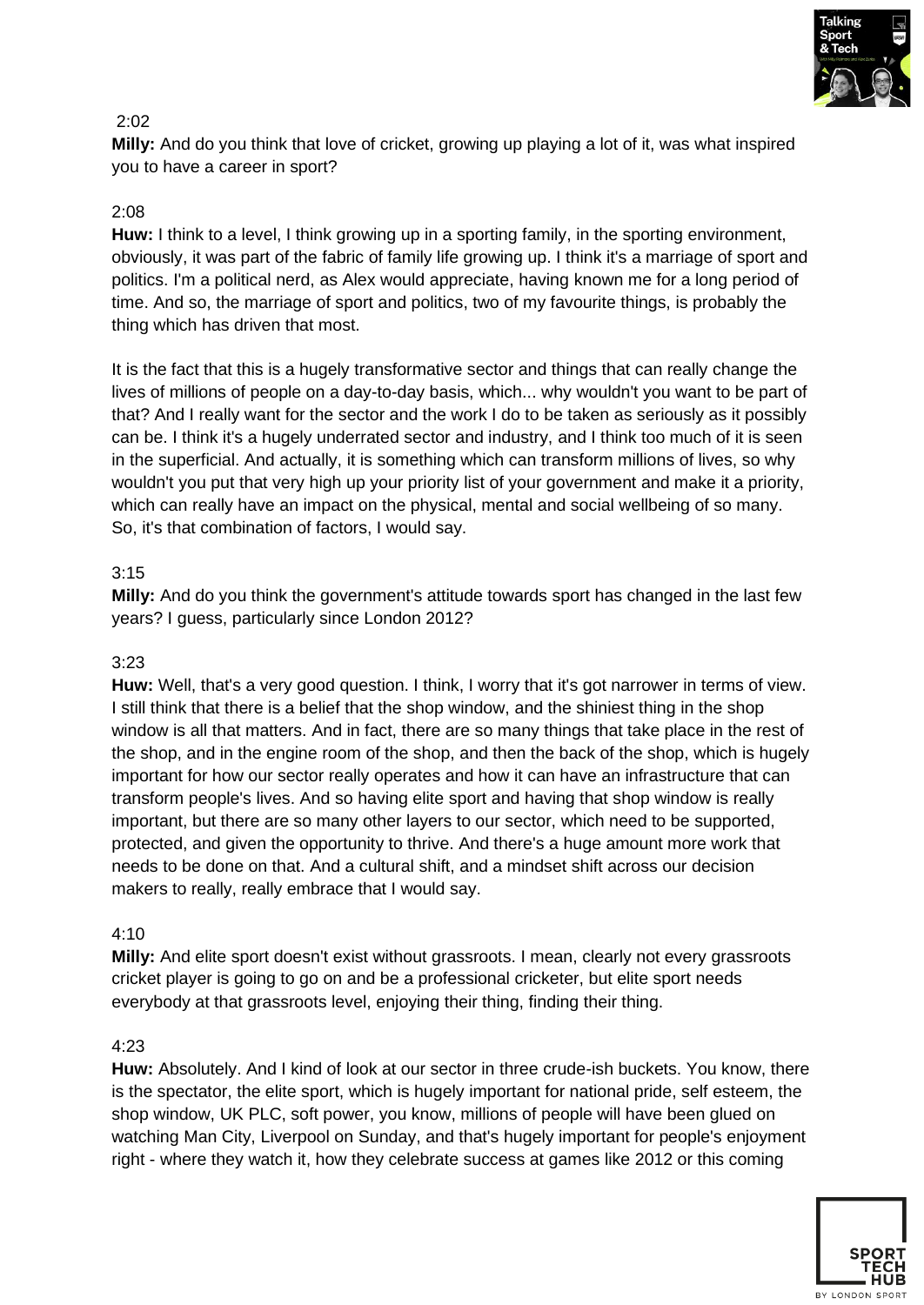

year at the Commonwealth Games in Birmingham. That's hugely important and that should be one thing.

Then there is that the second sort of bucket I suppose which is around the importance of wider sport recreation at grassroots level, which is really part of the fabric of communities, sport for good, how can you use the very best of sport to improve people's lives, enhance communities, bring communities together, integrate communities in a really positive way.

And then the third bucket is around how you use sport, physical activity to change the population levels of activity in this country. I think for far too long, all these three things have been seen in exactly the same way in terms of policy, and they're very different. And they complement each other, of course, but they are very nuanced, and the policy interventions for elite spectator are not the same as they are for population changes.

And so you have to have strategies that reflect how you get those areas going. So they're different and that's the way I see it. And I think that's where we need to really develop plans and strategies associated with those complementary areas of our sector.

#### 5:57

**Alex:** I want to pick up on that point around almost that return investment, isn't it? And you guys are very good, and being very good for years, at producing research, white papers, lobbying, really trying to drum up the: "Hey, this is what we are contributing," whether it is to the economy, whether it is to people's lives, community integration, and so on. So Reason P is by Made by Sport, that publish their findings that for every pound invested in sport for development, six pounds worth of return on investment are provided back. The point there is around I suppose, we need to lead with evidence, right? And you guys have been doing that for a number of years.

#### 6:44

**Huw:** Yeah, absolutely. And from my perspective, I think there's a library worth of evidence now the government has, from all our organisations over the last decade. I'm sure we'll come on to it. You know, I spent time, six years on London 2012. And all the evidence that really important organisations use - Sport Trust, Sport & Rec Alliance, London Sport, Sport for Development Coalition - all these organisations - UK active – have produced over the last decade is overwhelming evidence for England - Sheffield Hallam - overwhelming evidence of the value of sport and physical activity to the economic and social fabric of our society, and how much more it could do than what it already does right now.

So, the question is not around, for me, around evidence, the question is around political will. And is there political will to make change? I've seen political will move, right. I've seen it in 2012, when no one believed that those facilities would be built in five years, and they were. And do you know why? Because of political will and bringing all the key parts together and bringing in the best. And having a desire to do that. You look at the last two weeks, we've created an energy strategy in this country in three weeks, right? Political will. And so, the debate is not about how much more our sector has to give the government. It's how much our government can give back to our sector.

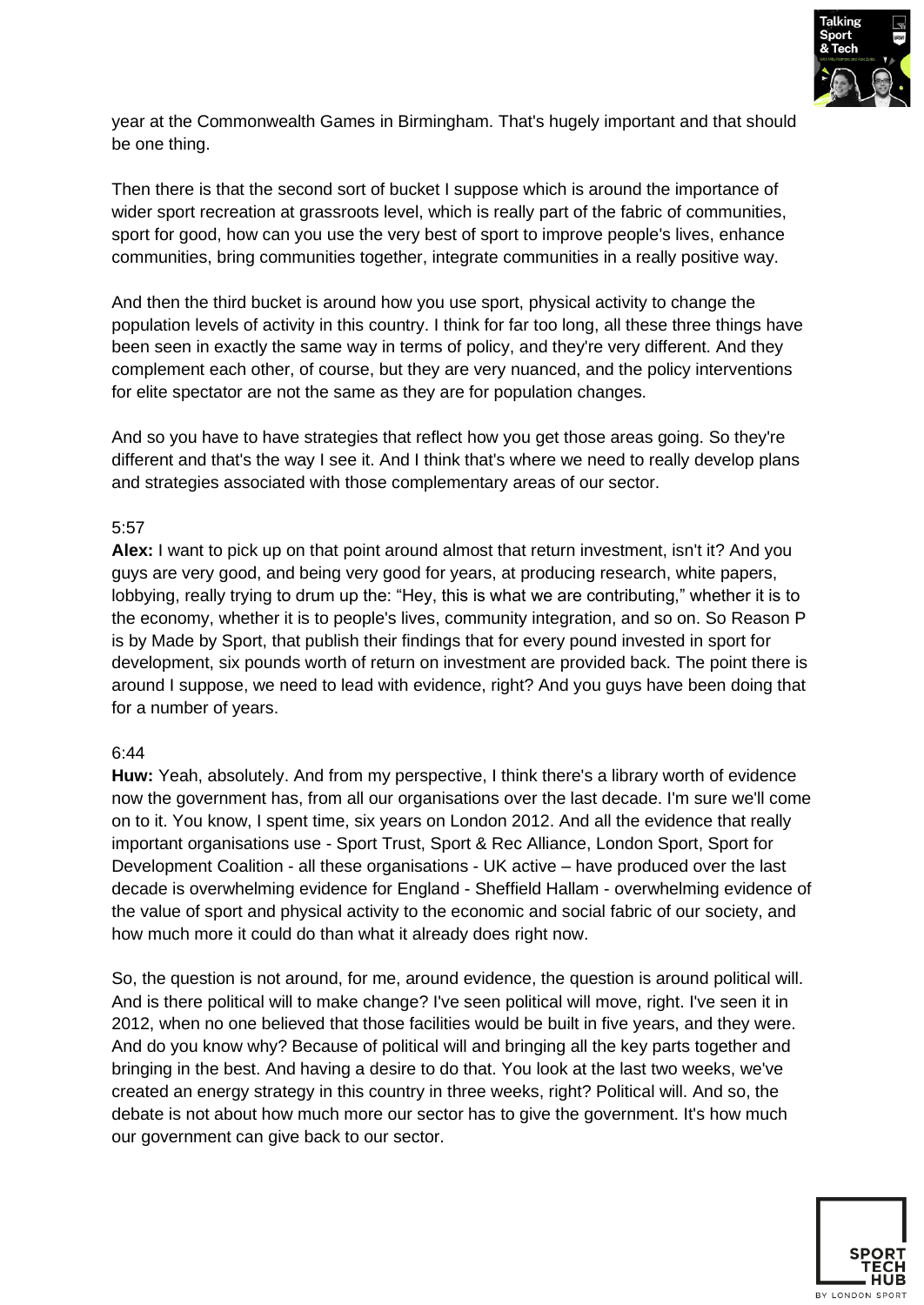

**Alex:** So, if you're a leader in the sector, I suppose what you said in that is, look, there's a renowned amount of evidence, it is about really knocking on doors and having those conversations and mobilising the conversations. You mentioned a range of bodies just now. Because now at London Sport, we've got a new CEO that came from digital behaviour change, comfortable in that sort of central government space and environment and wanting to do a lot more of that. But if you're a listener, a leader, in whatever shape, form, type of organisation, what can you do? What is your advice in terms of how can you play your part?

# 8:32

**Huw:** Yeah, a really good question, I think it's around being prepared for when the wind changes. And let me expand on that a bit. I think, politics right now, decision making right now is as fluid as in my 20 years of professional working. It's not really the politics of strategy, it's a politics of pinball. So, it's going in all different directions. Who knows? How can you read where the next move is going to be? What's going to change? Who's going to wake up tomorrow morning and say: you know, what, I quite fancy having a physical activity strategy for the nation that's going to transform people's lives. That could happen tomorrow.

The question for us as a sector is, are we ready for when the wind changes? I think we pretty much are. Great work taking place across the umbrella organisations in collaboration, really important, and that's a great legacy of the last couple of years that we've had. Now, are we ready for when the wind changes? And I think we will be, and we'll just keep knocking on that door and making sure that we're really putting the biggest possible pressure on, for a sector that deserves a seat at the very top table. Because as we all know, we work in the sector because we know how it can change millions of lives. And so, it's just about being ready and trying to read a very fluid political environment where things literally change from day to day, and hour to hour with experience of the last couple of years.

## 9:51

**Alex:** I want to just tap into that political narrative, and you just mentioned the last couple of years' collaboration. I can't sit here and think of how enjoyable or not the last couple of years might have been - clearly extremely challenging. But I suppose with that marriage of sport and politics I suppose you know, how many calls were you picking up from government around the sort of things that you guys were lobbying, ukactive were lobbying. Ultimately, March 2020 comes, if you're operating a brick and mortar space, which a vast majority of ukactive members are. All of a sudden, the rug has taken away from you, right? You're potentially now thinking, well, this might be just a shock to our business for two or three weeks, the reality is that that went into months, and you know, multiple lockdowns.

So, in summary, I'm just trying to delve into: You've got a 4000 membership, very diverse membership base, right, from a start-up to a service, to a large tech provider, to many leisure operators, boutique studios, gyms, and so on. What are the challenges as a leader? And how do you try to approach, to be that voice for those 4000 members and trying to bring a bit of relief to their businesses?

## $11:03$

**Huw:** Yeah, well, I had to walk through many emotional doors, I would say in the last couple of years, and I couldn't have done that without many other people supporting me. Looking,

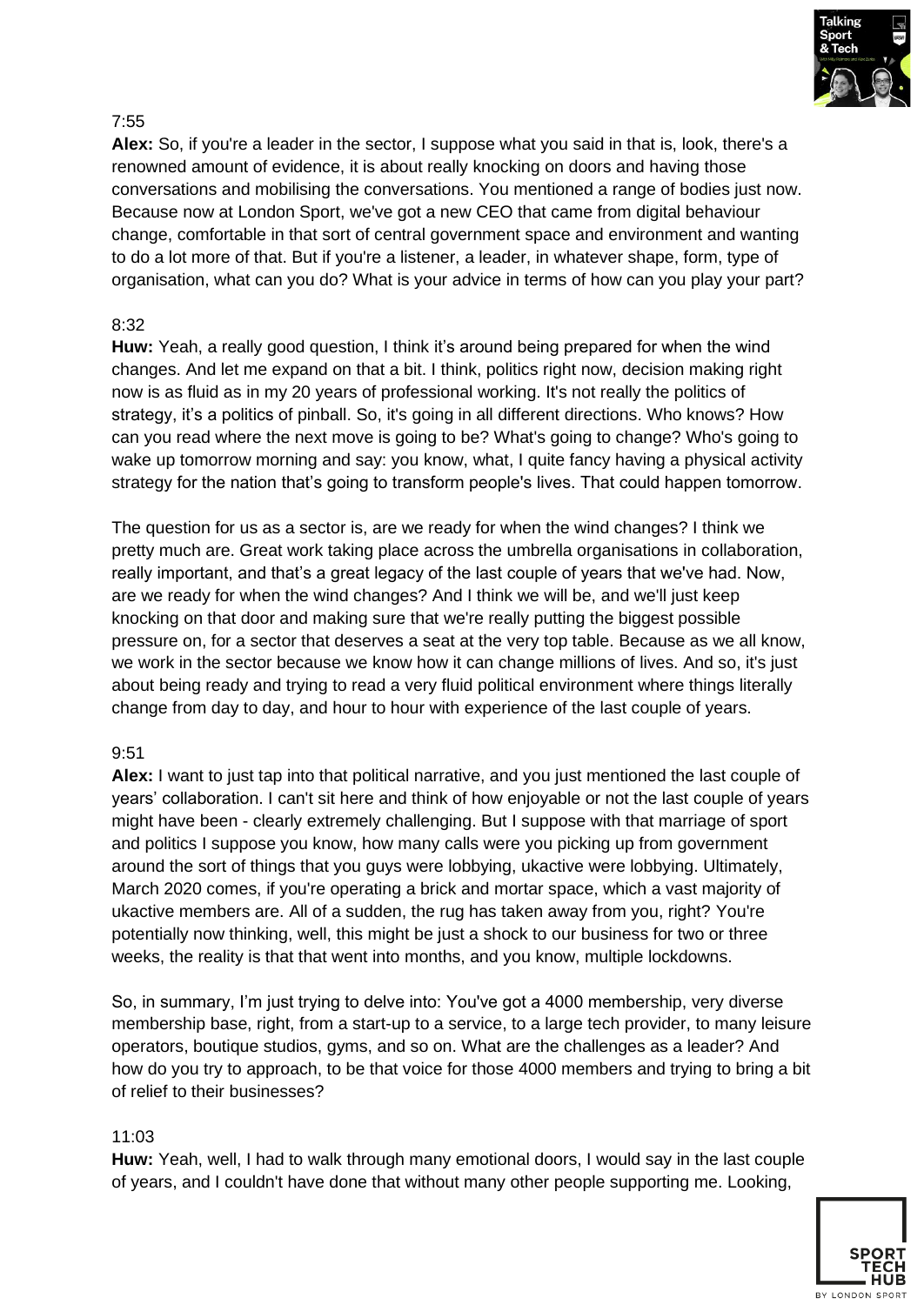

reflecting on that is really interesting. I've just a couple of weeks ago, I gave evidence in terms of, to the initial forays of the COVID 19 inquiry, looking at the terms of reference, and the accounts was asked to contribute to the framing of the terms of reference, it's really important. And that allowed a bit more reflective time thinking about what happened the last couple of years.

And I think it first at least, it starts with my team, you know, it has to start with my team. I've got a duty of care over 40, 50 people at ukactive and they were looking at you and thinking what is going on. The world was changing by the hour surrounding us, right, and you had a duty of care to those guys. And you tried your very best through very difficult circumstances, through furlough, through the mental wellbeing of your staff who were going into areas of isolation, and how you kept them going day in day out, week in week out, with the level of support they needed, was hugely important.

We went through organisational change last year as well, which many organisations went through, which was incredibly challenging, but for the right reasons and for the right need for the organisation going forward. And so, first things foremost, is my team, I hope has come out of this stronger, a bit more resilient, a great focus on the physical and mental wellbeing of staff. And I think we've all been on a journey a little bit around what that is, as organisations. I'm very proud of what they've done in the last couple of years, and the level of professionalism.

When it comes to the members, yeah, I mean, it was an existential crisis, and it was a moment where people who did not know where their livelihoods and their businesses, whether it be the largest operators in society, through to the small independents, were going to survive. And they were looking at you, and they were looking at you as the conduit for government. And for you to get the answer out of government. And you had every range of emotion, and every understandable range of emotion, in that period of time too, because of the desperation, especially in that first period. And then the disappointment about being, when reopening, we were behind pubs, right, and a completely lack of understanding about why.

And we went through that and probably the best thing that we did was within that 24-hour window with some incredibly robust conversation with government, which I'll come on to, we were able to then agree that Jonathan Van Tam and Sage and Public Health England at the time, and the government would then tour these facilities. And they'd never been in a gym for 20 years. They didn't know what they were going into. So all the considerations around gyms and leisure centres were made from a theoretical perspective until that point.

I remember being with Jonathan Van Tam, standing outside Kensington Leisure Centre, which you guys will know, which is in the shadow of Grenfell tower. And that facility played an incredibly important role at the toughest moment in that community's history. And he just looked and realised that these facilities are essential to the communities in which they operate in.

And that was an extreme example, but they are a hugely important for the fabric of communities, and then we were able to get open and if you look, move on a year and 2021 reopen, we opened before last chance of hospitality. And that gap between the 12th of April

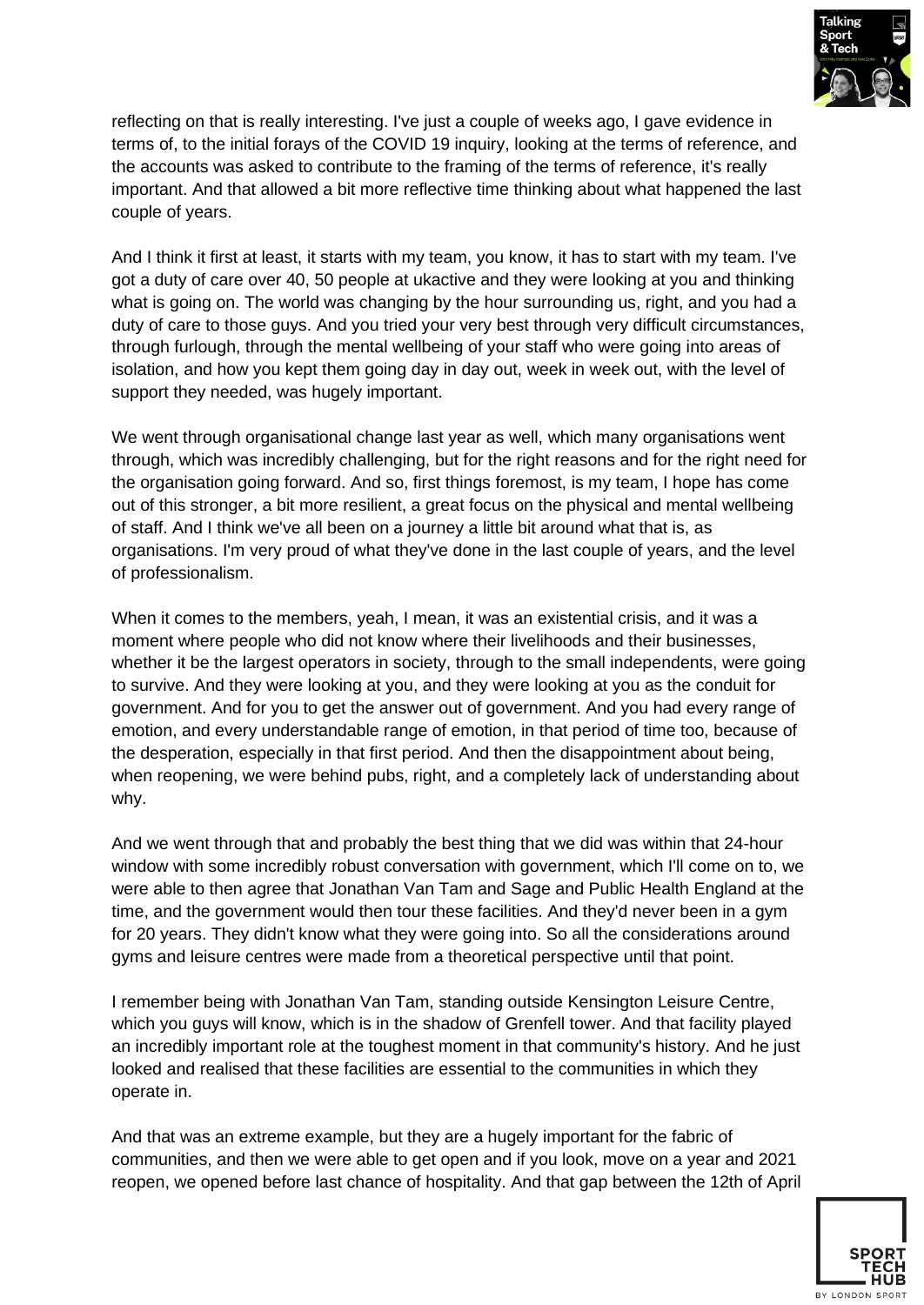

2021, the 17th of May 2021, which was phase two and phase three of the reopening roadmap is estimated to have saved our members 600 million pounds, through data, through evidence, through collaboration, through showing how safe and essential our facilities are because we collected a survey of 2000 members on a weekly basis, and we're showing that we're about one case for 100,000 visits, right, safer than many other parts of society you are going into.

And so that was a huge moment for the collaboration of a sector coming and unifying under a single shared threat. And then the government has been on an educational journey and will continue to be on an educational journey. I would say there was very little understanding of the mechanics of our sector going into that crisis and there's a better understanding now. And we're still on the journey, but there was an awakening of the fact that, my members primarily, are the engine room of activity where they're dealing with tens of millions of visits per week. And if you remove that, from society, then you're gonna have a detrimental impact on the health and wellbeing of millions. So, you have to find a solution, right. And that's where we got to, and those conversations were constructive, but they were robust. And they had to be robust, and you had to get your elbows out, and get stuck in, right. That's what you had to do. And that's what we did, and you had to get your elbows out, and you had to walk through doors you had not been through before.

## 15:32

**Milly:** There's a lot in there that I'd like to dive into. I'm actually getting a bit emotional here sitting listening to you talking about you and colleagues, both internal and external, part of the driving force for opening those facilities, you know, whether it's - you're an elite athlete, and you need your swimming pool to train in for your livelihood, or whether that's where you see a friend for coffee and get your exercise in, you know, to think that you and the people you worked with, drove the government to open early, that's... yeah, I'm sitting here feeling a bit strange, and you know, so grateful for that.

Do you think, you know, COVID obviously brought out, yes, the robustness, the digging rail was in, kind of the best of collaboration of the sector and having no choice but to act robustly and act overnight within 24 hours. Do you think now we're, hopefully, coming out the other side of that, the legacy of that is that the sector, and outside the sector, is better equipped to know how to deal with, you know, the wind changing, like you were saying earlier?

#### 16:27

**Huw:** I think there has been some real lessons learned. And I think a lot of it comes down obviously, to why we exist, which is to support people's individual physical and mental wellbeing. So, the customer is at the heart of everything, the customer's motivations, desires, aspirations, concerns about what they do, and how they look after their physical activity, is the fundamental to what we do as a sector and as my members do, as well.

So, I think there's a great sea change in terms of the growth and development of the sector. I think, looking at a number of areas. I think data and insight has been on a journey in the last couple of years. And I think there is a recognition of its importance in terms of not just issues around health and safety around what the customers want, and what their expectations are going forward. I think standards, and you look at the change in issues around hygiene and

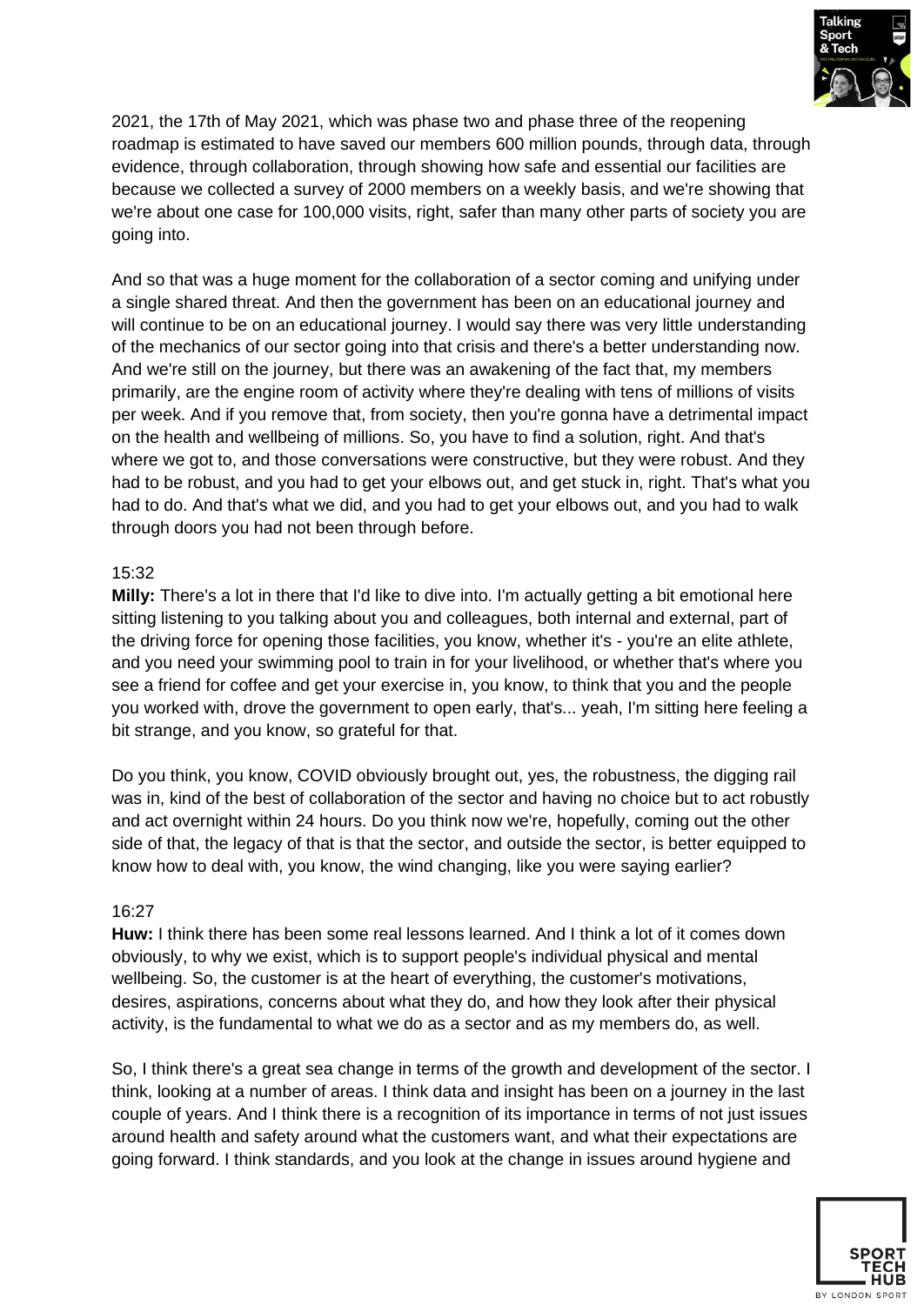

sanitization and how we look at standards, not just in terms of a health and safety perspective, around societal issues as well.

We'll continue to be on a journey, until we ensure that our facilities are as inclusive as they can be within the communities they operate in. Because that has to be the litmus test, really, I think telling stories is still a big piece for us, and I think we're not there yet. And I'm really excited about what we can do as an organisation on behalf of our members over the next 18 months, talking about why, and the storytelling is huge. And then that level of collaboration around campaigns and around lobbying is getting stronger and is improving on a week to week and month to month basis, but it's not a finished article yet.

So, I think we're on a good journey. But we're not, I think in the next 12-18 months, I think we'll be even stronger than we are right now in terms of some of the core functions of our organisation and where our members thinking is, as well.

## 18:09

**Alex:** Just want to second Milly's comment earlier around your answer to the question around dealing with those two years. And we've heard already with other guests, the importance of the team, and surrounding yourself with people that are, I know it's cliche, and well, said lots of the time, but that are better than you. But I think it's also the culture that you implement.

I also love the analogy of just getting your elbows out, right, because every industry and every sort of leader for those industries are fighting for their own members, right. Hospitality are fighting to open first because they also want to save millions, and hundreds of millions of pounds for that part of the industry or the economy. So, a great role I suppose in you really sharpening those elbows and being able to get members out.

Back in, I suppose around that time, I'm always fascinated to learn from people. So, do you think, and you mentioned earlier 20 years of working in the sector: the marriage of sport and politics, you mentioned 2012, six years in and around that space. I know you've worked at the LTA before and so on.

So, do you feel that any of those previous moments somewhat prepared you for the last two years as a leader? Clearly not from a COVID point of view, we haven't seen anything like that, but from a role, responsibility environment that you worked in?

## 19:26

**Huw:** I think you learn as you go on whether it's a conscious decision around preparing yourself for leadership, I don't know. But you do… I've been very fortunate and very lucky to have worked with some incredible people and as line managers throughout my time from the GLA through to the six years at 2012.

I think it's the six years at 2012 that probably had the biggest impact. Working with a director of comms, Godric Smith, ex number 10, who was incredibly calm, strategic person and you looked at that style of leadership and thought, well, that's really good, but also there's a chief exec there David Higgins who was a genius and obviously oversaw the construction of the 9.3 billion pound construction of an Olympic Park and delivered it to time and to budget,

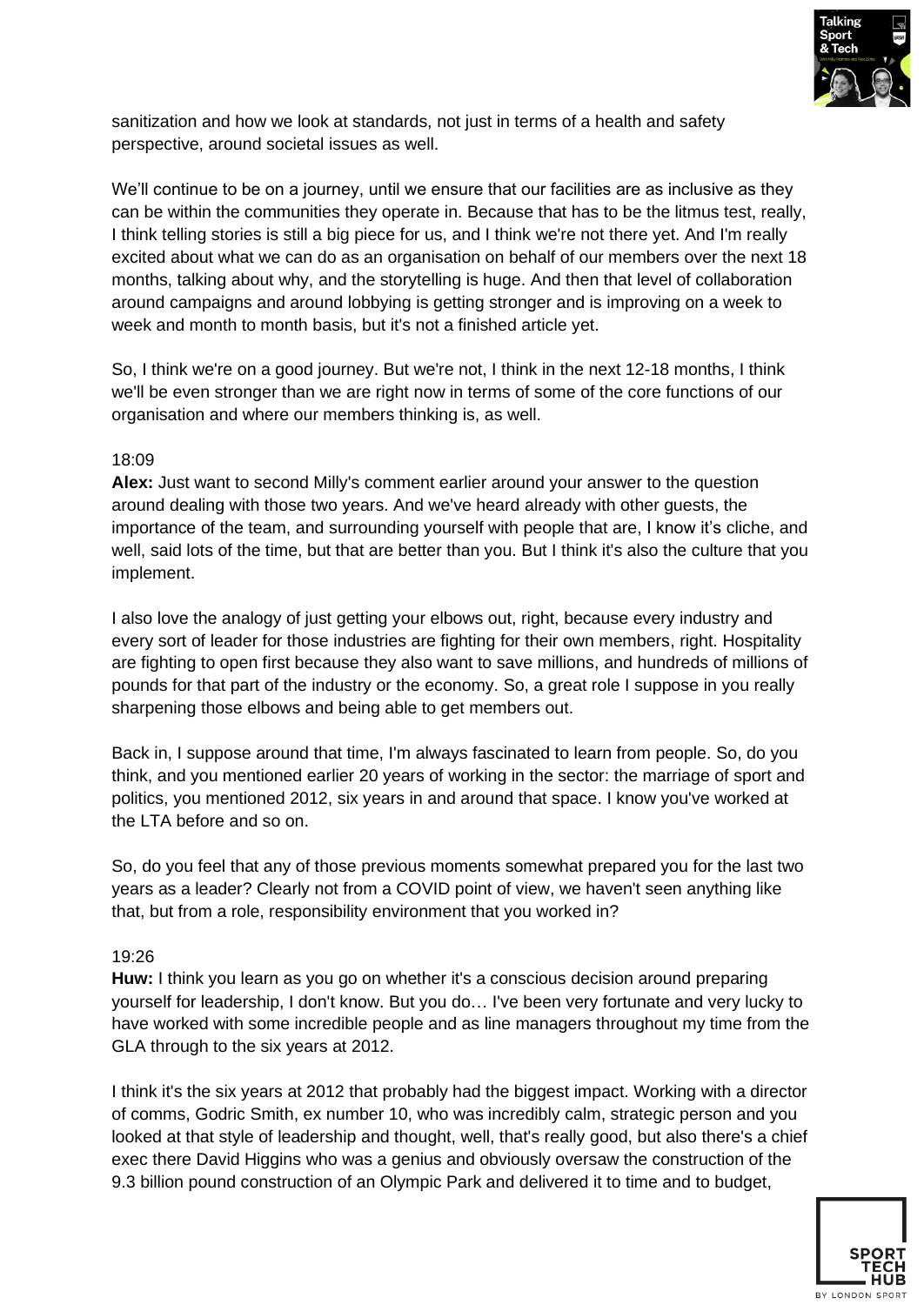

which, no one gave that, and his style was complete meritocracy, he didn't want a hierarchy he wanted, whoever knows the information, I go to the source, and that's really impacted me, that's the kind of style you want.

It is a bit of a cliche, but I'm pretty good at one or two things, right. And I'm incredibly relaxed and actually embrace having much more intelligent specialists around me because that's how it should be. I like to create a culture within ukactive of debate, discussion, empowering my executive, my senior leadership team, everybody in the organisation, to be able to have a view of a voice. Because only through that collective discussion, are you going to improve the output. And then my team will come to me with recommendations and based on the recommendations then I make the play.

That's ultimately my role to make the play once I've got all the decisions in front of me, and I get great advice, and then we go right. And I think that's probably a style, which is a marriage, probably of my own personality, but also seeing the very best of leadership, and the very best of leadership is around being inclusive and not being too detached from your team. It's all about the team for me, it always has been. We succeed as a team and we fall short as a team, but it's gonna be about the team ultimately, and not about the individuals.

#### 21:23

**Milly:** And we saw that coming through from when Alex asked you about the pandemic and the first thing that you said was your team. You have to look after your team, they're the number one priority before anything else.

As a leader can sometimes be a bit of a lonely space, you know, particularly I suppose, internally, you have to, you know, you don't necessarily have to be positive all the time. But there are certain things that you can't chat to your colleagues about. How do you deal with that? What's your coping strategy?

## 21:48

**Huw:** That's a great question. And I think I've also got a board above me, you know, my chair, Baroness Tanni Grey-Thompson, has been obviously fantastic to work for, for the last four or five years and provided great counsel in that period and support as well as the wider board as well.

And also, peers within the sector as well, you know, you can bounce ideas off as a leadership now across the sector, which is probably a lot closer, a lot emotionally closer, probably shared a lot more vulnerability in the last couple of years than we probably had done before. I think that's all for the good.

But ultimately, some of that is going to be in isolation and loneliness, you know, you have to make the hard calls, restructuring or changing an organisation, and reshaping the organisation comes with tough decisions and comes with tough conversations, and you have to walk in the shoes of the person who's sitting opposite you. And that's the hardest part of the role, and the essential part of the role, and you can't duck that. And you have to embrace it and find the best way, and find the best solutions for everybody. So, it's part of the package of doing what you do, right. And I think you can't get away from that. You can't duck it, you can't avoid it, and you've got to embrace it.

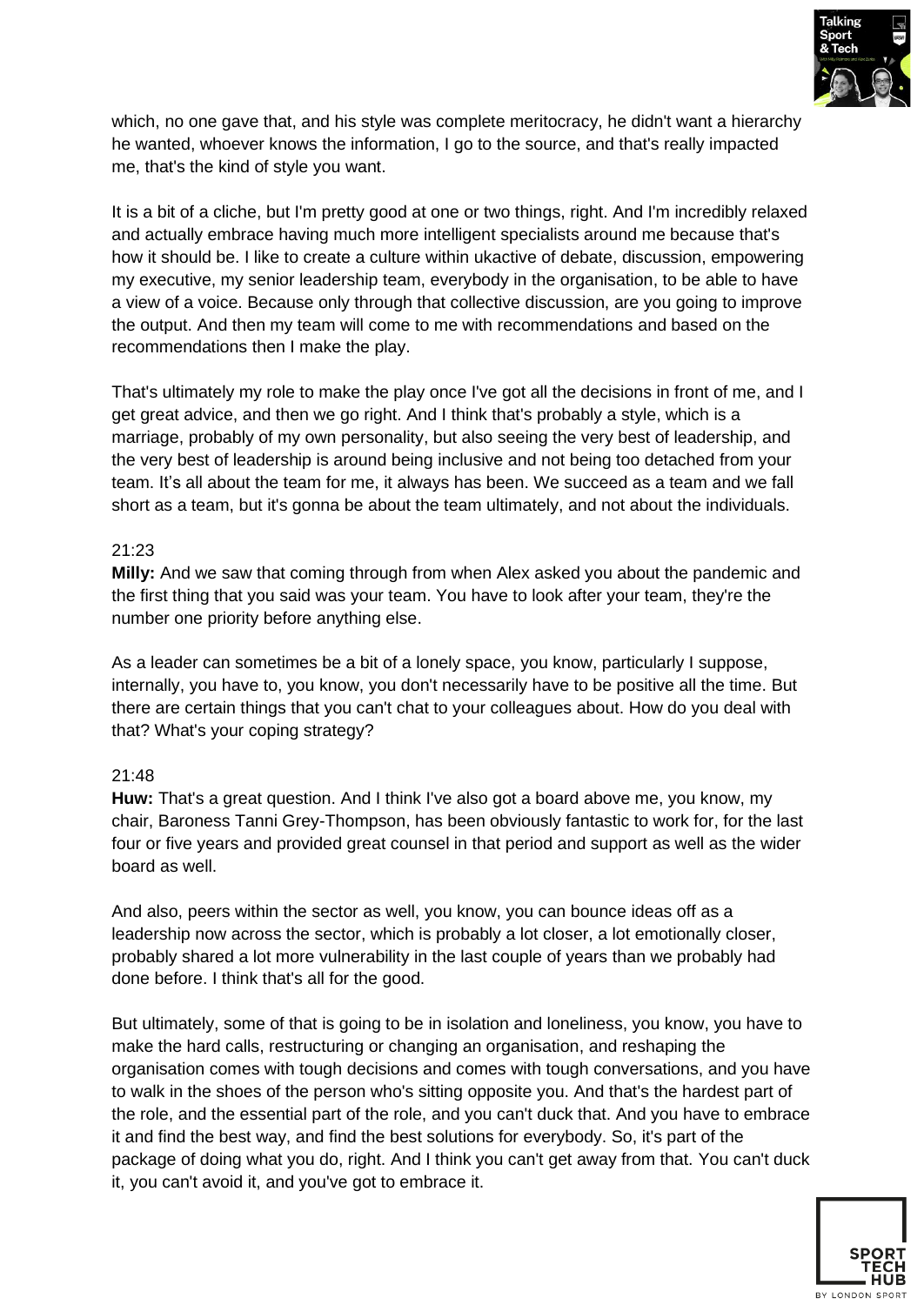

**Alex:** One is moving on to the role of Data Innovation. Your time in and around their space, potentially some future thinking about what the sector should be doing, could be doing. What also entrepreneurs that are listening, could be doing, should be doing in terms of that collaboration aspect.

So, when I first met you a few years back, ukactive have got Active Lab. We at London Sport are in the process of setting up Sport Tech Hub; launching Sport Tech Hub, what is our role to play? How do we collaborate? How do we add value to what's already in play? A little while after our Open Active accelerator is born to, and then between the three of us, we're trying to work out this superhighway to accelerate technology at every stage and ultimately trying to add value to the sector.

So, how have you seen that shifting, that change in the sector around the harnesses of technology, working with, whether you're a fitness tech entrepreneur, sports tech entrepreneur, or health tech, wellness tech - we have this conversation around really, we kind of taking this space plays a part in many of those categories as such.

So, in summary, how have you seen the role of tech changing, shifting? And what should it look like/ could it look like?

#### 24:04

**Huw:** I think our particular role has probably changed in the last three or four years, and its agenda as well for the right reasons. I think that to be honest, there was a lot of tech innovation, digital propositions and offerings for people well before COVID, right. And our sector kind of lived and existed, especially my core membership, in and around that agenda. I think there was then a zero to 100 miles an hour moment during the crisis where we have to transfer, we have to transfer, we have to venture out to keep going.

I think where we are right now is I'm working very closely with Dave Gerrish and my team who leads our work around digital transformation is almost a stocktake of what is the value of ukactive in that space. There is going to be with great work that you guys are doing, the ability to facilitate huge creativity, which is going to support the innovations within the sector around, again the marriage of tech and digital, with health and sport.

I think our role to play here right now is probably twofold, firstly, to support the digital literacy of our sector, and actually, the work that we've done in the last 12 months, which is basically to kind of really get under the bonnet of the sector and understand where it is, and some of the white papers and reports that we've produced in last 12 months have shown that there is a real imbalance probably across the sector right now, in terms of digital literacies, like 30 percent of our members didn't have a digital strategy, 85 or so percent didn't have a revised one.

So, the starting point has got to be how you build the quality of decisions our core members are making around digital propositions for their members, and for their organisations as well, right. And then what I believe that we have a role to do is support creating them, facilitating the marketplace, which brings together my members, with the creative innovators out there.

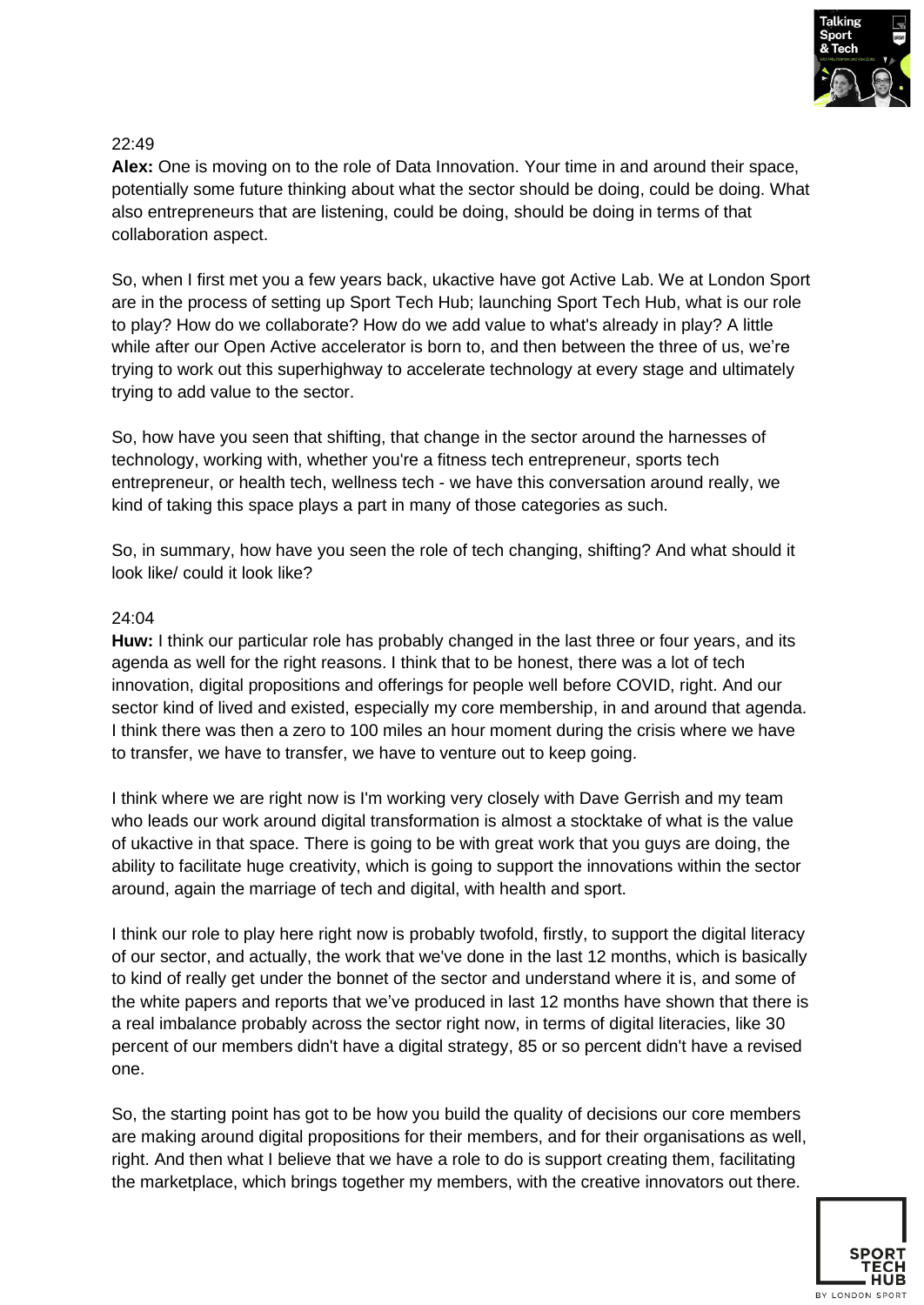

And that's about just facilitating the marketplaces that should exist within our sector and working with other partners in that space. And being really clear about our role, what our role is, and being also clear about what our role isn't in that space. Our space is to help facilitate, our members and entrepreneurs will find their home together, as long as we can help facilitate the conversations and the environments and the marketplaces in which they can thrive.

But to get to that point, they've got to be confident in what they actually want to be doing around digital, which I think is actually for a number of them, and obviously, we don't have a homogenous profile, we've got huge variables of members, we've got to get them to that first real base and make sure that there is a real consistency of understanding about why digital strategy is so important for them. And then how they can then use that as a platform to really embrace what the solutions are out there for ultimately their customers, and ultimately, it's going to be the customer decides what they want and what they don't want. Right?

## 26:41

**Alex:** If I'm a listener, trying to ask - I suppose the next question is a bit of a twofold question - If I'm a listener, and I'm an innovator listener, an entrepreneur, co-founder of an existing sports tech, fit tech product, might have aspirations to work with ukactive because I see 4000 members, that access to marketplace is huge right? So, first part question, if you're an innovator, that's got aspirations to work with ukactive or with organisations, or with some of the members, I suppose. What maybe in your experience, do you think that they need to bear in mind to create a mutually beneficial relationship collaboration, part A, I'll come back to part B.

## 27:24

**Huw:** I think on the first point, it would be around having real empathy about where those individual organisations are, and being really clear about the fact that a lot of my members have a variety of different profiles, different motivations, different target audiences, where is it, what target audience you think you can excel in, in terms of customer profile, and then from that perspective, then thinking about where you potentially work with ukactive in facilitating those conversations.

I think we will ultimately be a marketplace to support and facilitate those conversations, and work with umbrella organisations and partnerships like yourselves, where you're really providing that fertile environment for creativity to flourish, which will then complement maybe our relationship going forward in a way which is probably an evolution of our historic conversations between the two organisations.

#### 28:11

**Alex:** And then part B, I suppose if I'm a listener then thinking right, I mean, yeah, I've heard of sports tech, fit tech. We recently did a little bit of a snapshot on companies that fit those criteria that ultimately are developing technology, scaling technology, to help more people become active. And we worked out that from a snapshot just over 1000 companies, actually over 70% of those are outside of London.

So, if you even wanted to work at a micro level, you've got probably entrepreneurs in and around you, regardless of where you are in the country that you could be collaborating with.

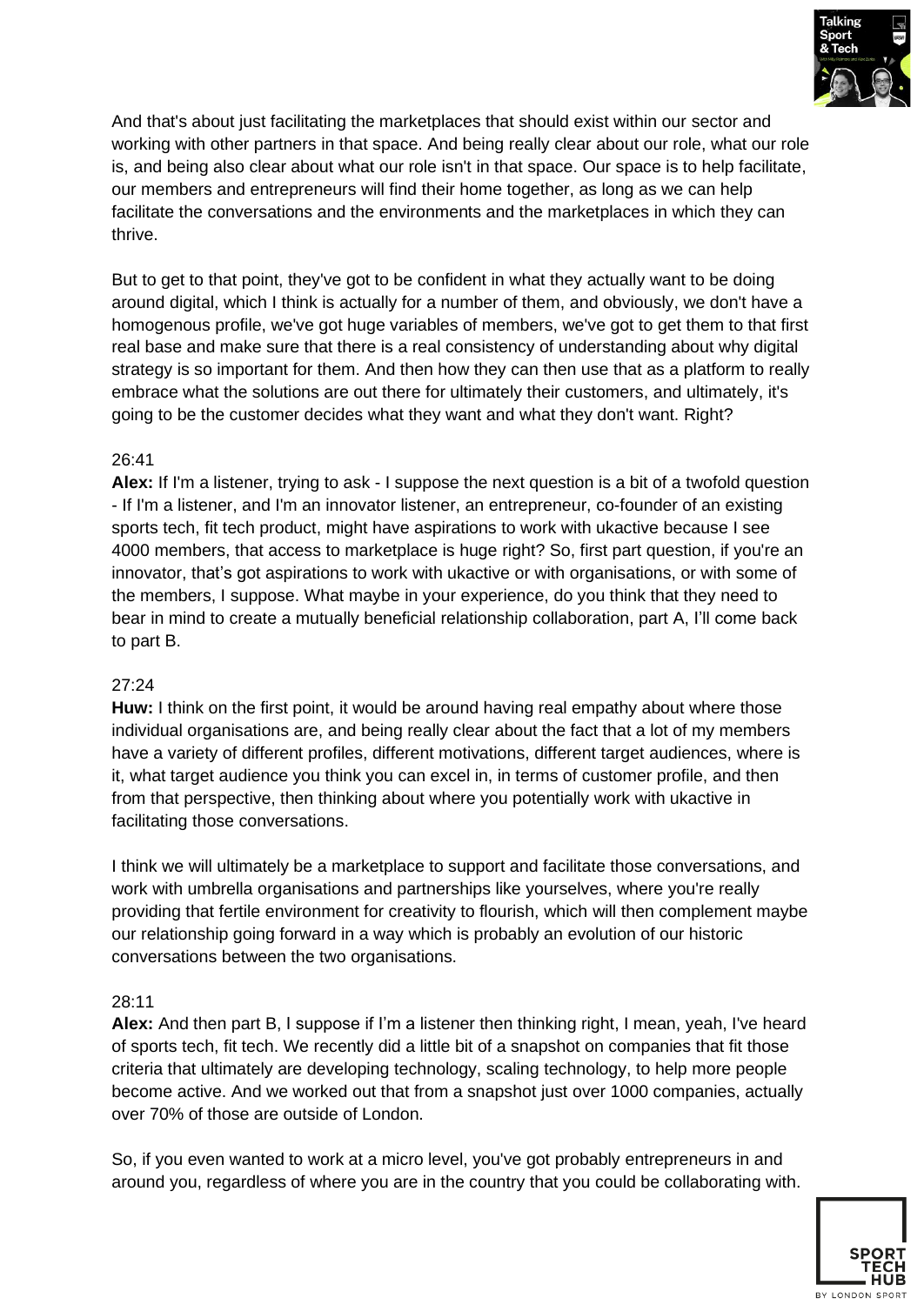

Not that that should probably be a hindrance, right, but some people might want to actually, just want to be in a room with that co-founder, and really work out the issues and the problems that we're trying to solve.

So, if you're listening to thinking, right, there's tech out there, actually, yes, digital behaviours are influenced, or these are influencing the way that we live our lives, and I want to really make the most of tech to help more people become active. What then is potentially your golden nugget to that audience around how to better work with entrepreneurs.

Because there is a huge cultural difference, right? The way that public sector organisations operate, what we think is a fast decision, as one example, will be very different to what an entrepreneur thinks of as a fast decision. So, I don't want you to lead your answer into that particular example, but you know, just to elaborate the question – what would be your sort of guidance back to that individual?

## 29:38

**Huw:** I think where it works and where it doesn't work is when it feels like it's a bolt on. I think you've got to go and have a shared concept between the entrepreneur and the end of the operator, whether it be public or private, about what they want to achieve from any level of collaboration. And that's got to support a very clear objective, a really clear aim, about a target audience, or whether it be age, demographic, ethnicity, gender, etc. And then work Put them on that shared ambition around what they want to achieve from that. And then if they're on the same page in terms of core principles of approach, then you can get into the detail of the how. And I think that's really important.

I think when it comes as an add on or a bolt on to an existing strategy when it exceeds operational business, I think it's got less chance to succeed. How do you get to create the conversations, and almost build the shared ambition together between an operator and the entrepreneur themselves? I think in that space, you can have a lot more success.

#### 30:30

**Milly:** We talk a lot about the co-development aspect with service users but, I don't want to put words in your mouth, kind of reading between the lines, are we moving away from that sales pitch - I've got a product that will solve your needs, you purchase it, and your members can access it - towards that more co-development with two partners, say an entrepreneur and a member moving towards that more development, co-creation, and shared… at least the shared vision, if not the shared approach?

#### 30:56

**Huw:** I think we probably are and I think it's because of the volatility of the last two years that you're having all these organisations, and some of them are at different levels of maturity, of course, all of them having those sort of reset conversations about what is our offer? What is our proposition in terms of what the customer wants? What does our member want? What do the people who visit our facilities want?

And some of those fault lines are going to be, and some of those changes are going to be here for a long period of time. As we know, we've got a revenue report coming out in around June time around workplace health, right. And workplace health is obviously, as you guys

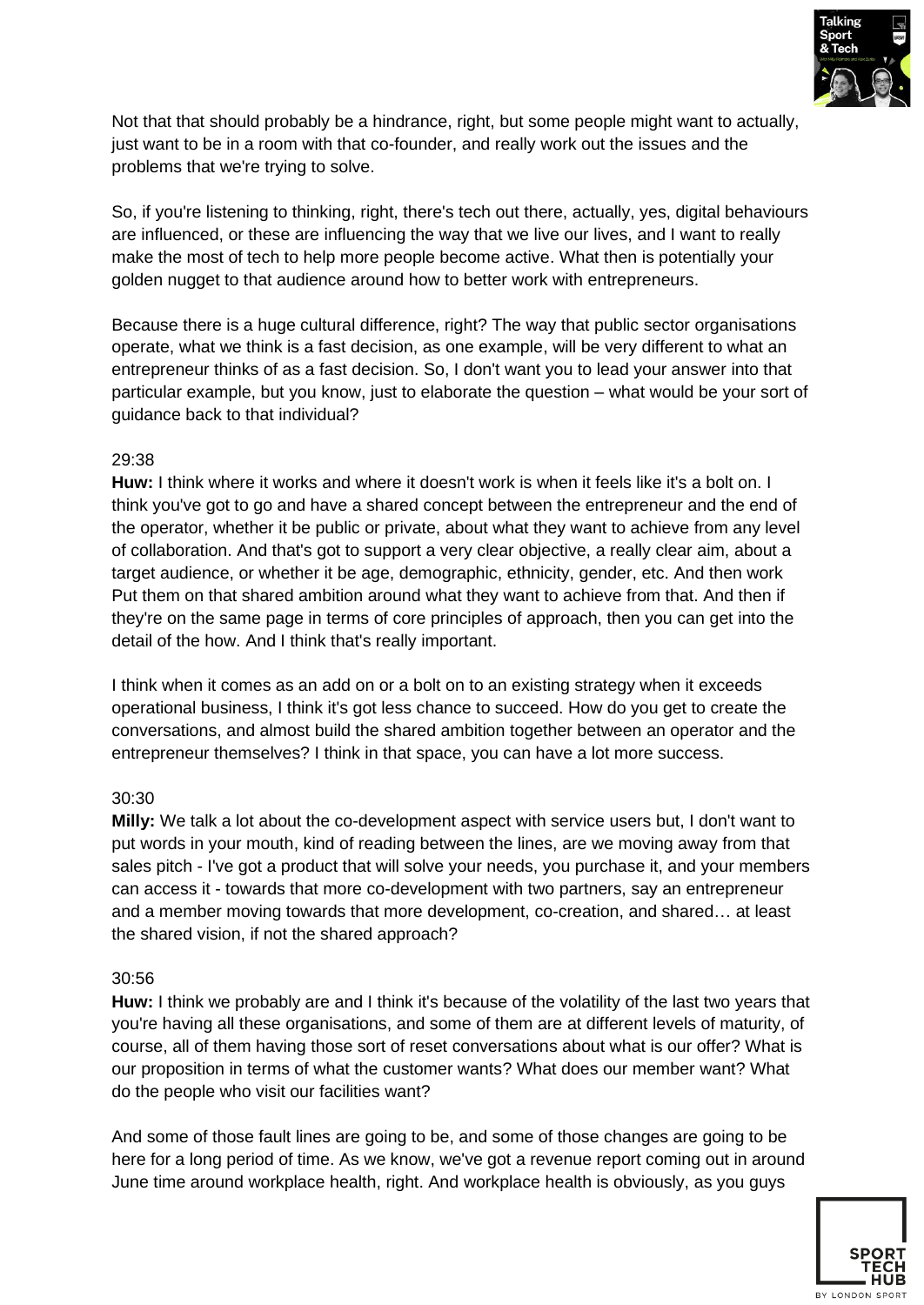

will appreciate, there's been a huge displacement of people. That's a real opportunity for our sector, and I know particular my members, in understanding what that looks like from an employer employee perspective. And the employee is the one here who may well be in a hybrid situation, split between an office and home. And actually, how are you maintaining their physical and mental wellbeing?

It's a lot more nuanced situation than it was historically when they were always coming into the office, and they had a package of support or whatever. And I think, you know, there's an opportunity for innovation technology, digital, to be part of that support solution for employers to support their employees. And that provides a really interesting and fertile, innovative environment for either entrepreneurs or operators to work together to find what will ultimately be long term solutions for organisations of all sizes, and all scales really.

#### 32:20

**Milly:** You mentioned workplace wellbeing there, and that being a really fertile ground for this type of innovative way of working using innovations, partnerships. What other gaps are aware of that kind of could be that fertile ground as well?

#### 32:32

**Huw:** I think you look at especially some of the more entrenched areas of inequalities, and I think that's going to be really important for decision makers, government, arm's-length agencies. You're coming out of a crisis, which has shone a light on health inequalities, which run like fault lines through communities in this country.

Our sector is not the panacea in that, but we can contribute to that. Some of the big pressure points are people who are plus 55, 60 years old, you're looking at people who have long term health conditions, you're looking at a disparity in communities which are ethnically diverse, you're looking at gender, or looking at disability, these are all areas where I want my members to be on the journey over the next decade where they are growing their proposition, their offer, their service to those communities. And going back to the point I made, success is when my members' facilities reflect the communities in which they operate in. And that has to be for all. And yes, that will require an evolution of their offer, proposition, culture, development, which is good.

And we should be about change, we should always be moving forward. And innovation technology will have to be at the heart and be integral to those conversations if they're going to succeed. And I think we are getting to a position where you've gone from the extremes of lockdown and thinking that the physical was all over in terms of space, to being a lot more of a better equilibrium. But it is an equilibrium, it is going to be around a balance between the physical space and what you get from being in a physical space, through social interactions, social community connectivity, professionalism of service, where you require it, and also the digital proposition as well.

And that is a reconciliation that is now there with our sector and it's now just a question of the how and how our members get to that point where they have a maturity of offer proposition that supports that customer need, which they will. This brings into the conversation, the innovation, the entrepreneurs, which is exciting for the sector to be able to

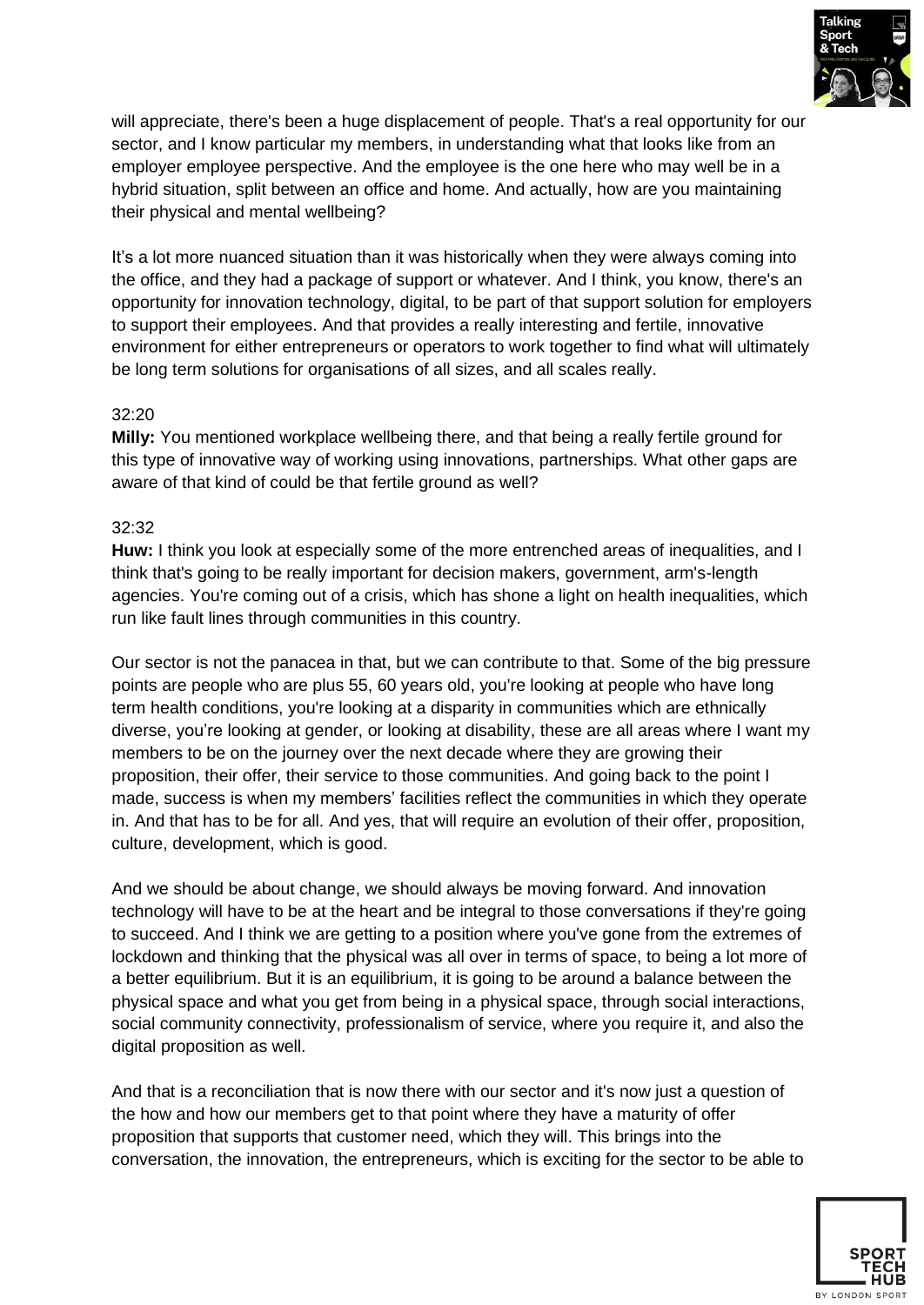

embrace ideas, but they have to do it from a position of maturity from their own side as well, you know.

#### 34:33

**Alex:** I was thinking as you were talking about some of those brick and mortar type organisations that all of a sudden thought, actually yeah, my in person offer will continue right. Like, you know, the traditional means to get people active will continue to play a pivotal role in keeping people active and getting more people active, right, but actually, the last two years make you think that people aren't going to be around that much, they might not be able to come and visit me that much, because they used to work in a physical space in town, but now they're not coming into town anymore.

So, then all of a sudden, there's this integration of a digital offer or digital products as part of that. So, I was trying to see as to whether that came up you know in your thinking, and whether you'd see that also as that fertile environment to co design, co create, call launch services ultimately, to support people and put people at the heart of what they need.

#### 35:34

**Huw:** Completely. And I think when we had the lockdown, you'll see these stories from the likes of Peloton saying it's like the end of history, we have one. And it's been a very different position since then, you know, and that's not to disparage Peloton at all, but it was just people liked the physical, like they liked the fact that they want to go and visit for whatever reason it is, escapism, the social interaction, the different environment, the quality of the training, the quality of the classes, stuff you can't do in your own space, right. And that's really important, that will always be, but it has to be, there will now be a situation where that will be complemented by a need for agility, which a digital proposition provides.

Now, that's now a journey that the sector is going on in a much more strategic way than probably it was previously in a much more ad hoc way. And it has to be at the heart of some of those conversations, when you are looking at supporting people and taking pressure off the NHS, for example. We're having some conversations with the NHS around the app, right. And how you look at the app, which is what we've now all got on our phones, right. And there's a real opportunity to give some consideration to how this can be a tool for preventative measures, as opposed to just being something where you load your lateral flow tests on.

And it could be a really useful pushout for people. Imagine how many people we have in the country, it must be 30 to 40 million people, right? What an opportunity to use that to support, guide, advise, signpost people to options around their physical health and their physical and mental health. That is something which I know they're wrestling with and something we want to support them in unpicking, in terms of what that could look like.

So that's a classic example. You know, we've got this, by the very nature of the crisis we've been in, things accelerated the speed of light. Now, can we take stock and think well, actually, how can we use this for good, and innovation, which everybody has on their phone probably, can now be used to signpost, support, advise or nudge on issues of health wellbeing prevention. What an opportunity that is, right?

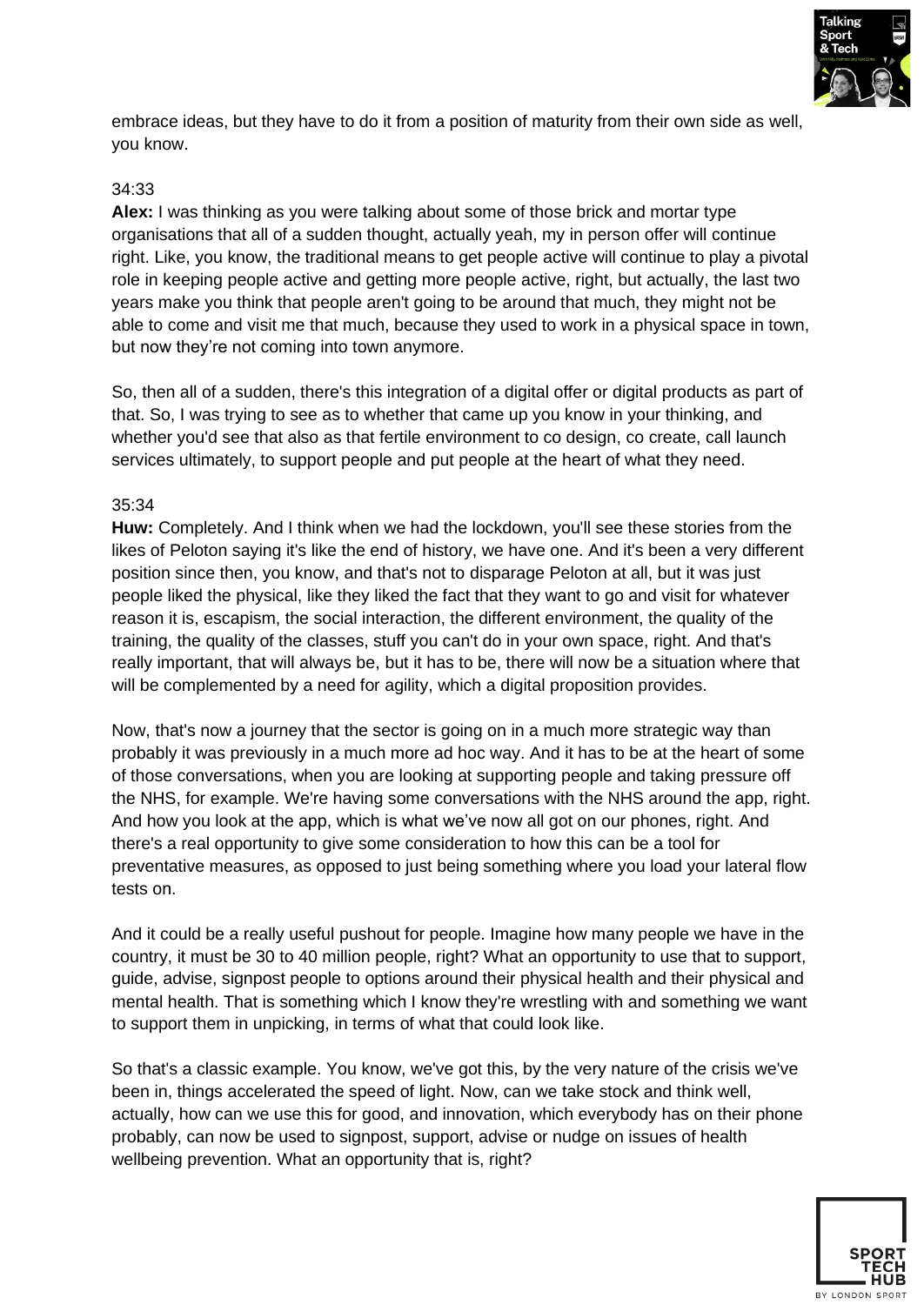

Alex: I suppose with that, being mindful of a listener, I suppose the caveat within that is some people may thinking, yeah, but tech is just for young people or not everyone is tech savvy. And I suppose we just need to counteract that with actually no, not every young person is online, and not every older person is not tech aware, and actually, when you look at the older person demographic, they might not be the beneficiary of tech, but actually, their siblings or children or that network of support around that individual might be the one that sort of benefits from that.

And yeah, and the last point on that, coming around the NHS and the app, yeah, almost 8 billion pounds, the cost of inactivity on the UK economy, a billion of that is on prevention, which is a separate conversation, then around actually that's a hugely disproportionate spend when thinking about you know what you mentioned about, there's lots of evidence that shows that physical activity can stop stuff in the future.

## 38:31

**Huw:** Yeah. And this is about how do you stop people using the NHS in the rate they do, right. And obviously, the institution we all love and cherish was stretched to a breaking point in the last couple of years. But some of the fundamental fault lines that it does have, especially around the ageing society, and it's not a healthy society that is ageing, is not going to go away. Unless there is a cultural shift from treatment to prevention. Ultimately, it's not really for the NHS to do that. The NHS probably should just be focusing on treatment.

It's for us as a sector to play a bigger role in prevention, if we are allowed to, if we give us the power and the wings to do that, then we'll fly, right? And that's what will happen if there is - going back to the earlier point I made - political will; if you want to make the change in prevention, which is not going to happen overnight. Of course, if it's a generational change in our society, then it will happen, it will happen you just need to commit to it. And that comes from the top. And you'll have willing accomplices in our sector to be absolute foot soldiers for that agenda, but you just need to want it. That's the change which we seek really.

## 39:36

**Alex:** Alright, I just want to then finish off before we move into the quickfire round. Again, I'm guilty as, I suppose, Milly and I had a chat that these episodes, I'm loving them because just sitting with an individual like you and having the opportunity to hear all of that, it's like I'm getting first-hand learning just here, right?

So, to a younger Huw, or to again, maybe a budding leader, or a leader within the sector that is listening. Anything that you over 20 years have learned and would almost go, bear in mind this, or be prepared for this or embrace this bit. So, what is that message to someone that is starting out a few years ago?

## 40:19

**Huw:** Yeah so, these might sound slightly strange. But don't get locked down on 'I need to achieve this by a certain time', people change at different rates. When I got four GCSEs, you know, it was told that I wasn't bright enough to do A levels before that. But revenge is really good motivator for me. So like, I took that on and wasn't very good academically, and then you just kind of go through the gears, right, and you then get a good work ethic through a

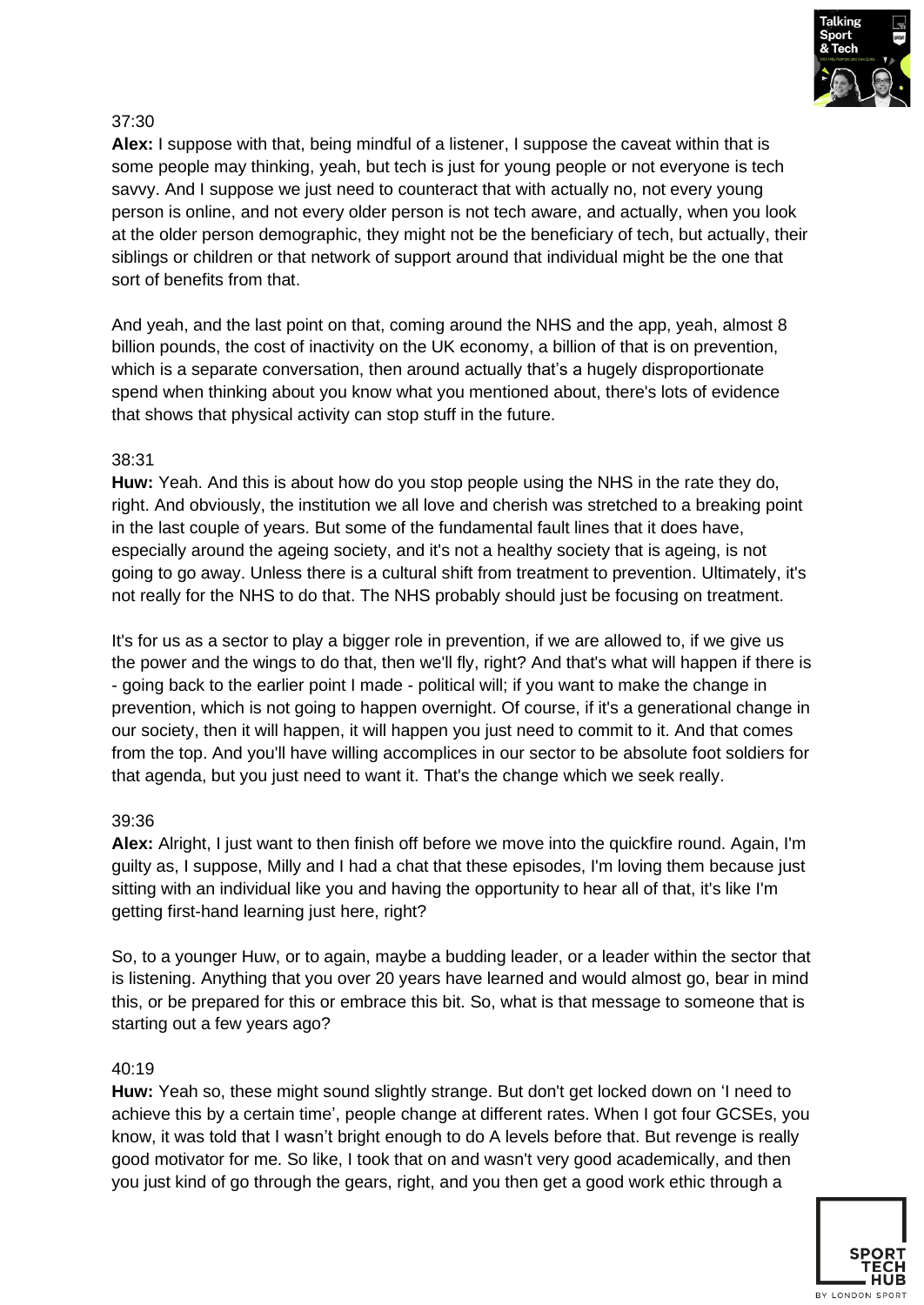

couple of years out before uni, and then you kind of change a little bit and people change at different levels. And then just don't put too much pressure on, 'I need to achieve this by 25, 30, 40', whatever, it just, if you work hard and you're receptive to the opportunities that come your way, then embrace them and you need to put your hand in the fire, you need to make yourself uncomfortable.

Public speaking, you know, you've probably heard me speak far too many times, but instinctively I'm quite a shy person. So, I had to put my hand in the fire to do that. And it's still sometimes you twinge when my comms head phones up and says, the Today programme wants you at 7:15, I'm going, what. You literally freeze and think about that, and then you have to take a deep breath and then go forward.

I think it's really healthy to have a healthy sense of the absurd. Just go with it, man, just like see where it takes you. I mean, always think about trying to explore the opportunities that come your way. I've been very fortunate in my career to have had some very interesting, diverse experiences, work with some brilliant people, you learn off those guys, you always think about what you're taking with you even if you're not doing it consciously. You just immerse yourself in environments and see how leadership works from that. And then you'll pick up your own style as well and don't try to interpret someone, you've got to be authentic, that's going to come from your own personality. You know, If you try and pretend to be something you're not, people see straight through that. I'm assuming that's you know, my what team see anyway, but hopefully see, you know, a relatively calm, relaxed, individual, and hopefully that permeates through my organisation.

But I think those are the things you've just got to be really authentic about yourself, put your hand in the fire, don't put too much pressure on yourself and just enjoy it. And if you're not enjoying work, then you're in the wrong thing, man. If you're not enjoying what you're doing, if you don't enjoy the people you're working with then change. Change your job change the trajectory just go right and see where you do find it.

## 42:38

**Alex:** Here we are now going to move to the end part of this episode, and it is our quick fire round question. 60 seconds on a topic of your choice which was…

42:50 **Huw:** Test matches at the Oval in the 1990s which was pretty niche.

42:54 **Milly:** No pressure to get them all right then.

42:57 **Huw:** Pretty niche.

42:58

**Alex:** Alright sixty seconds will start when I start the first question. Which England cricketer scored 1097 test runs at the Kia Oval between 1978 and 1994?

**Huw:** Graham Gooch.

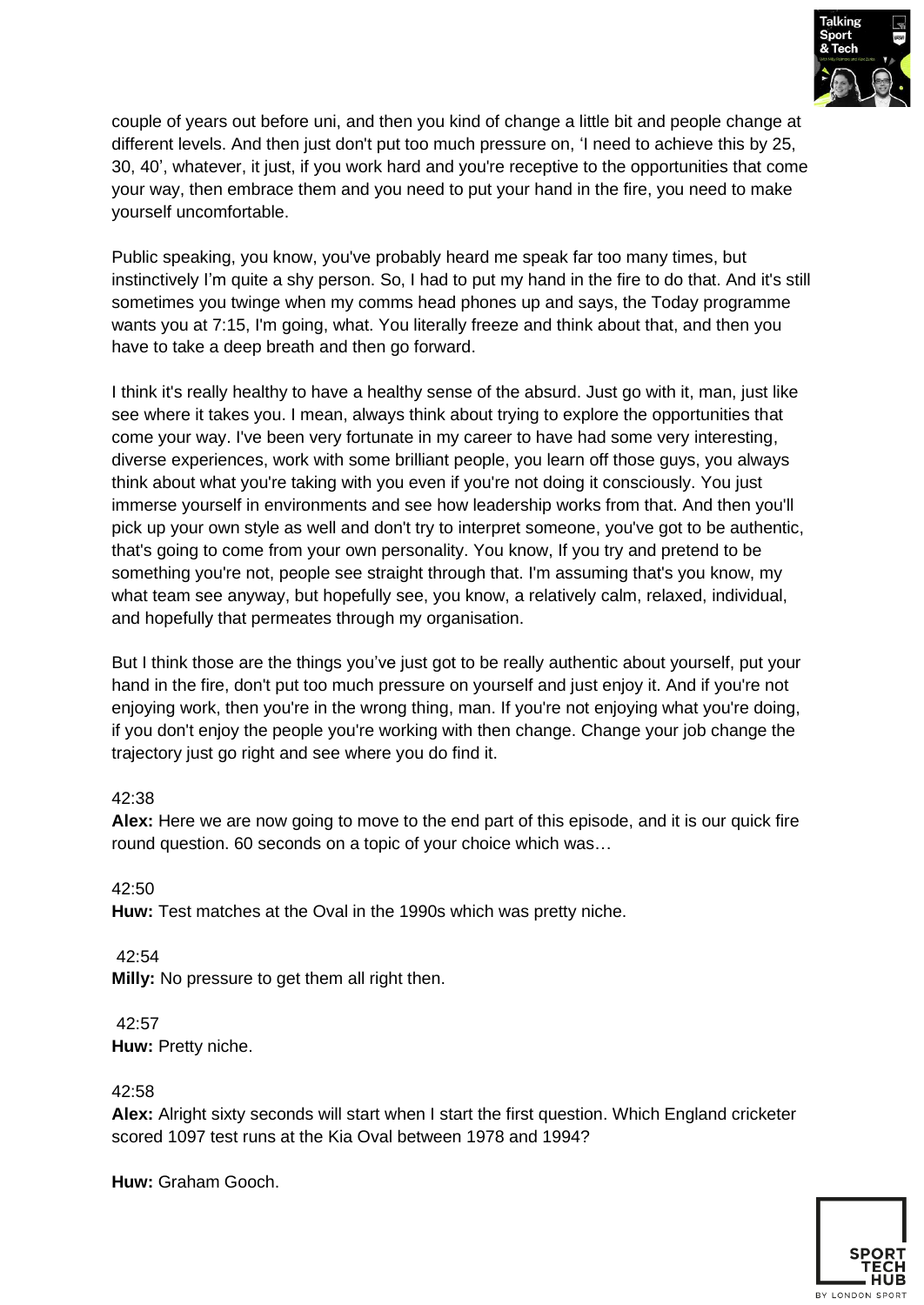

**Alex:** Yeah. Which Indian batsman had the top individual test score against England at The Oval in 1990?

43:21 **Huw:** In 1990, Ravi Shastri.

43:23

**Alex:** Yes. What number of runs did Ravi Shastri score at The Oval that year?

**Huw:** 250.

**Alex:** 187. Who did England play on the 19th of August 1999 at The Oval?

**Huw:** New Zealand.

**Alex:** Yep. The Oval was the first English ground to host what?

**Huw:** The FA Cup.

**Alex:** A test match.

**Huw:** It is the FA Cup as well though.

**Alex:** Which England batsman was the world's leading test run scorer in the 1990s?

43:51 **Huw:** Alec Stewart.

43:52 **Alex:** Who made South Africa history by taking nine for 57 at The Oval in 1994?

**Huw:** Devon Malcolm.

**Alex:** What position did the late Joey Benjamin play at his only test appearance at The Oval in 1994?

44:04 **Huw:** Number 11?

**Alex:** Bowler

**Huw:** Bowler yeah.

44:07

**Alex:** That's it, well played! Good stuff! You did good. Well, the end of the series leaderboard will be revealed at the end of this series, so you've got to stay in suspense for a little bit longer.

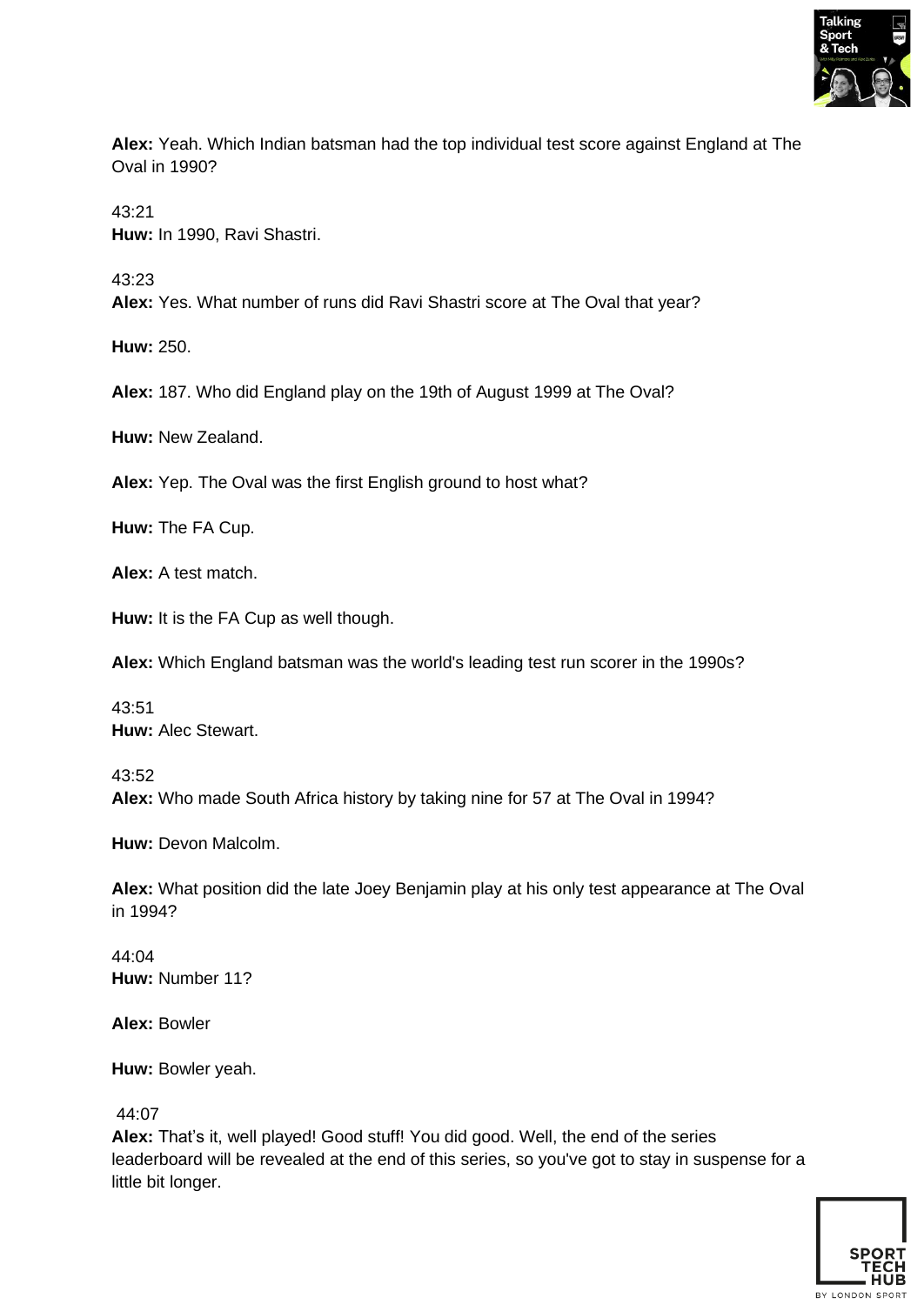

**Huw:** The tension's unbearable. Is there a prize for second?

**Alex:** No.

44:24 **Huw:** No. Winner takes all.

44:25 **Alex:** The winner takes it all.

**Huw:** Well played.

44:28 **Milly:** But it's about taking part isn't it?

44:31

**Huw:** It's the taking part that counts, but I enjoyed that. Thank you.

44:33 **Milly:** Thanks so much for coming on, great to have you on the podcast.

**Huw:** Thank you.

**Milly:** Alex.

**Alex:** Milly.

**Milly:** What an episode today so much to take away from us conversation there. I think a couple of things that struck me. Firstly, Huw ended with you know, his advice to aspiring leaders in the sector or anybody in the sector. A big part of that was about being yourself and being authentic, and actually, that really came across when we were talking about the pandemic and his first thing was it was about my people and how to support them through it, and I think that shone through everything that he was saying. His passion for the people within the sector, whether that's his members, his employees, or ultimately service users is really, really clear.

A lot of interesting things we could take away there, and one of the things that we touched on a little bit was how Huw thinks that tech and innovation is critical to our progress within the sector. But it's complimentary, it's not taking over, we're not getting rid of the human aspect, the physical spaces, it's about how we weave it into the bricks and mortar, how we weave it into delivery by humans to create this environment, whether to work side by side.

#### 45:40

**Alex:** The human aspect came really strongly. I particularly liked, ultimately what he mentioned, that his reason for working in the sector was a marriage of, a love affair with sport and politics. And he also talked about why wouldn't you want to work in this sector? This is about transforming millions of people's lives for the better. So that human aspect and

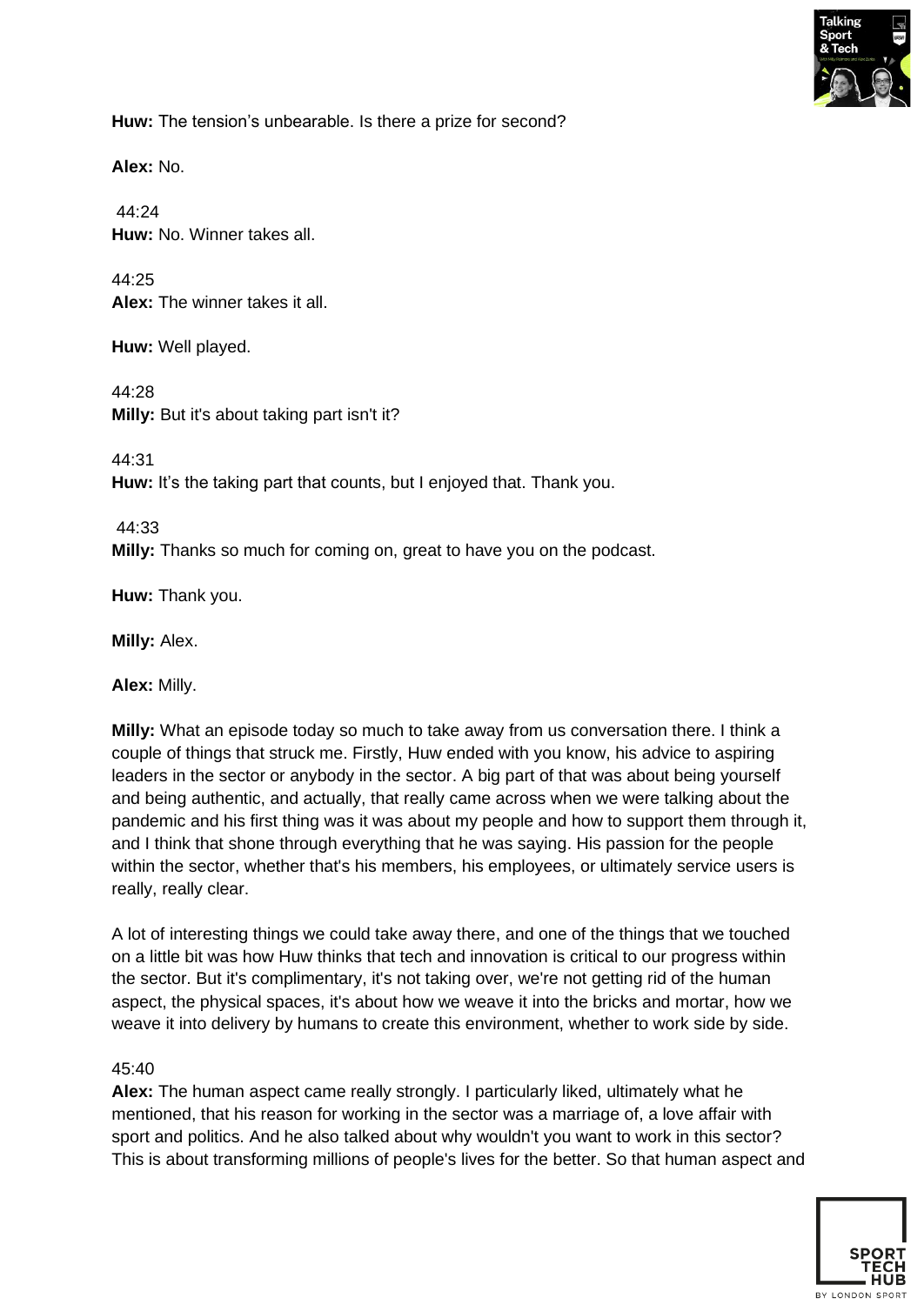

really caring about what he does, and the people he works with, and the environment, for the people that he supports, came across really loud and clear.

The other things that I really picked up was the coming around is an underrated sector. But then the role of leaders like him, getting the elbows out. And that is obviously making a case for the improvement of a sector now and for air time and attention for our sector now. At the same time, those are quite possibly critical moments that are going to help the sector in years to come. The point is, the importance of leaders in whatever shape or form and whatever stage and not underestimating the impact that you might be creating at that moment in time and what that might lead to in the future.

And the last piece was that inequalities run like a fault line, or like fault lines. And it's something that we see at Sport Tech Hub, that entrepreneurs come to us, they have an audience in mind, which tend to skew to be the people that are already active. That makes sense. Ultimately, if you're an entrepreneur, you're trying to grow a business, and you are going to go for the people that are going to be able to use your product, pay for your product, give you some engagement immediately off the bat, that is understandable.

I think what is important to consider is, and a lot of the work that we do with other entrepreneurs at Sport Tech Hub is just trying to give them that empathy level to those audiences, whether they are disabled people, people from an ethnically diverse community, low socio-economic levels that could hugely be benefiting from your tech. But it might be quite hard to go and monetize immediately.

So, I think that the last point in that is the role the sector could play. Let's help entrepreneurs get that traction now. Because then that might give us the breathing time to build the empathy levels and the products being able to resonate better with the audiences that ultimately we want them to engage further down the line.

## 48:31

**Milly:** Yeah, completely. And again, coming back to we're not going to build anything without the people involved. So, let's give ourselves the time to build that empathy with ultimately the users whoever that may be.

I think we'd be doing Huw a disservice if we didn't mention the political will being a big part of what we need to do now as a sector. He talks about how our data and evidence has come on leaps and bounds, and particularly since 2012. And now there's a big piece we need to do about our stories and how we tell them in order to help the government see that there is, it can be a transformative sector. We talked a little bit about prevention. And that's another topic entirely, which I'm sure we could talk with Huw for hours about, but that's something that came across really strongly.

I really hope that you all enjoyed that as much as we did so much to take away there. So do be sure to subscribe, download, share and leave a comment on your preferred platform.

Tune into our next episode to hear from another brilliant leader within the sector talking all things sport, tech and leadership.